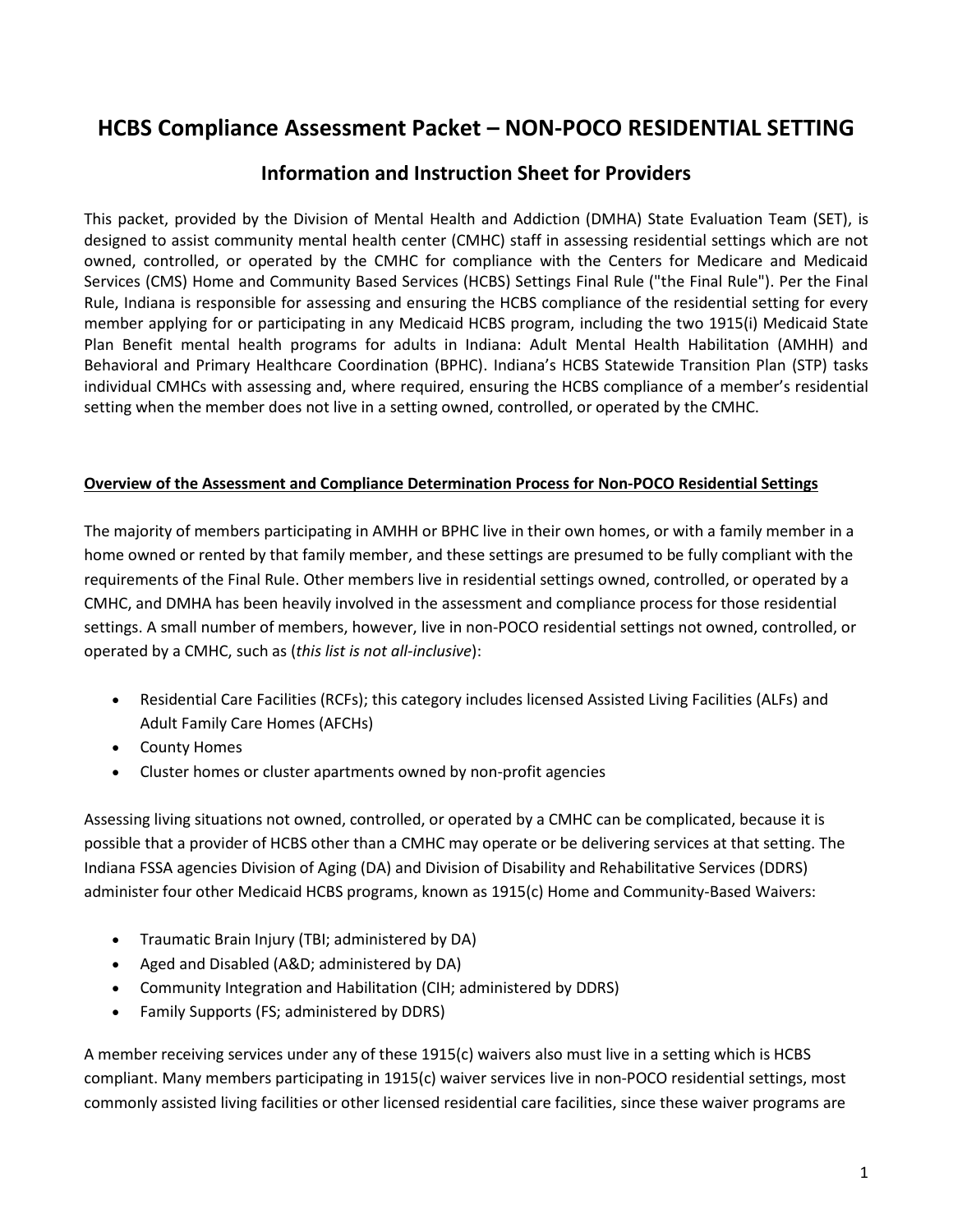designed to provide an "institutional level of care" in non-institutional settings. Many of these settings and their staff are approved by DA or DDRS to provide the services authorized under a 1915(c) Medicaid waiver.

While uncommon, it is possible that a member applying for AMHH or BPHC lives in a residential setting not owned, controlled, or operated by a CMHC which is an approved provider of 1915(c) Medicaid waiver services. As a result, **even though the AMHH/BPHC applicant's residential setting is not owned, controlled, or operated by the CMHC, the setting may still be a "POCO" residential setting whose HCBS compliance is determined by a state agency other than DMHA**.

## *Responsibility for Assessing and Ensuring HCBS Compliance*

- 1. Non-POCO residential settings owned, controlled, or operated by a CMHC have been previously identified and assessed by DMHA, and CMHCs are working closely with DMHA to bring those settings into full HCBS compliance. DMHA makes compliance determinations for these settings.
- 2. Residential settings NOT owned, controlled, or operated by a CMHC, but which ARE approved providers of one or more 1915(c) Medicaid waiver services, fall under the responsibility of DA or DDRS for HCBS assessment and compliance. DA or DDRS (or both), depending on the waiver services the setting is approved to provide, makes compliance determinations for these settings.
- 3. For residential settings not owned, controlled, or operated by ANY provider of HCBS [a CMHC or approved provider of 1915(c) Medicaid waiver services], **the CMHC** is responsible for assessing the HCBS compliance of the setting, and for ensuring the Setting Operating Authority (SOA) completes any remediation required to bring the setting into full HCBS compliance. DMHA makes compliance determinations for these settings, as well.

## *How Often Must Non-POCO Residential Settings Be Assessed?*

CMS requires that every setting in which a person receiving Medicaid HCBS lives must be compliant with the requirements of the Final Rule. Settings only need to be assessed for compliance **one time**, unless there are substantive physical or service programming changes at the setting which could conceivably have an impact on the setting's HCBS compliance status. Examples of "substantive changes" include:

- 1. Removal of lockable bedroom or bathroom doors
- 2. Changes to meal arrangements or food availability
- 3. Implementation of curfew or visiting hours
- 4. Change in ownership or operation of the setting
- 5. Change in status of setting being an approved provider of Medicaid 1915(c) waiver services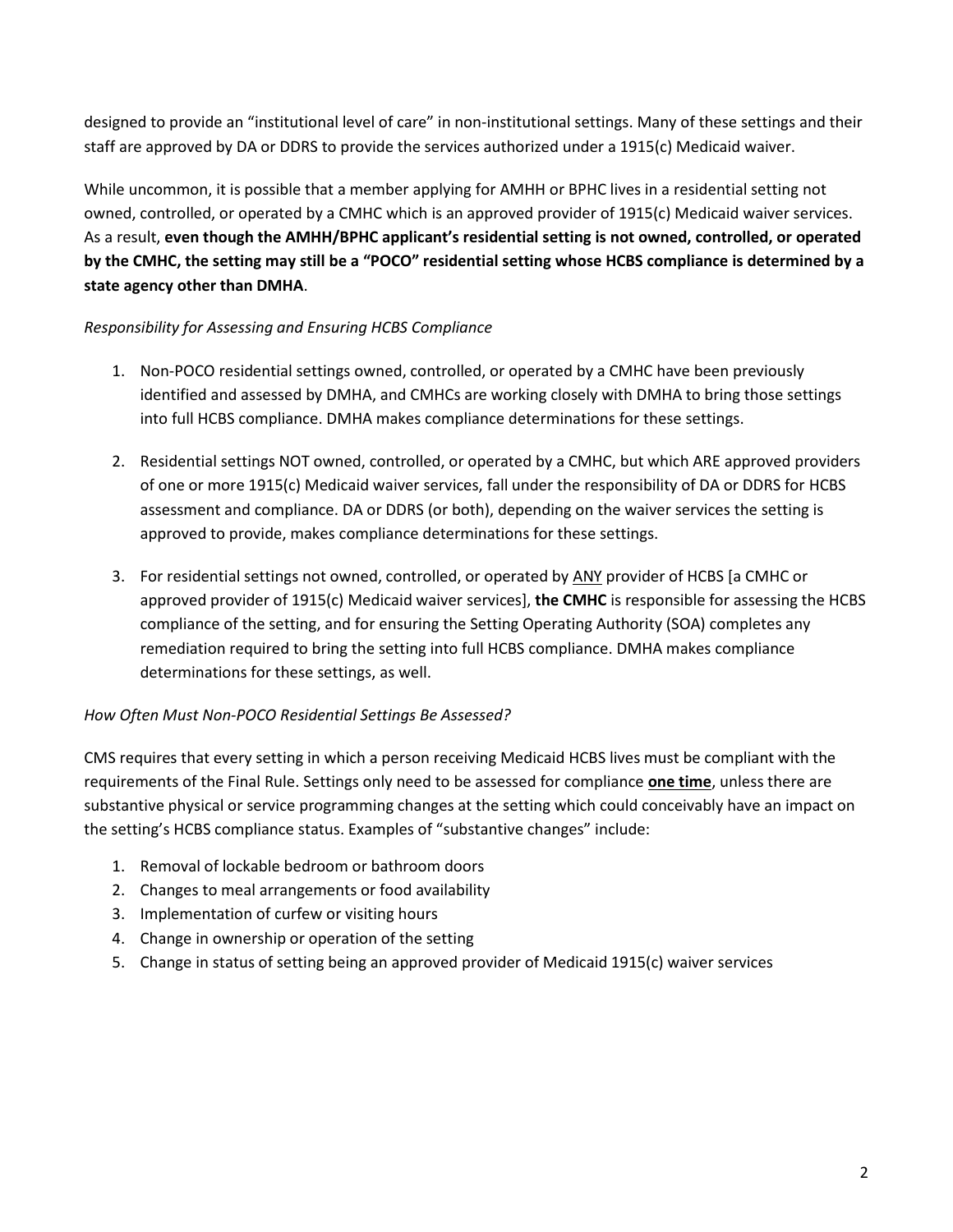#### **Procedure for Assessing and Determining HCBS Compliance for Non-POCO Residential Settings**

To assist CMHCs in assessing residential settings not owned, controlled, or operated by a CMHC, this assessment packet includes a "Non-POCO Residential Setting Assessment Worksheet", which contains exploratory questions to help CMHCs and DMHA determine whether the setting is fully compliant with the Final Rule. The assessment, compliance determination, and (where required) remediation process is described in this section.

When a CMHC identifies a member wishing to apply for AMHH or BPHC who lives in a non-POCO residential setting, the CMHC must first make two preliminary determinations:

- 1. Has the setting been previously assessed by the CMHC, and a compliance determination made by DMHA? DMHA maintains a compliance database of residential settings not owned, controlled, or operated by a provider of HCBS. Once a setting has been assessed, it does not need to be re-assessed unless significant changes are made to the physical structure or service programming at the setting.
- 2. Is the setting owned, controlled, or operated by a provider of HCBS [a CMHC or an approved provider of Medicaid 1915(c) waiver services]?
	- a. A CMHC should already know which residential settings it owns, controls, or operates, and the current compliance designation of those settings. If in doubt, contact your agency's AMHH/BPHC coordinator.
	- b. Some resources to help CMHCs determine whether a setting is an approved provider of Medicaid 1915(c) waiver services are described on pages 8 and 9 of this information sheet. It is **ESSENTIAL** that a CMHC assessing a non-POCO residential setting correctly establish whether the setting is an approved provider of 1915(c) Medicaid waiver services.

Once these preliminary determinations have been made, the CMHC uses the following flow chart to identify the agency responsible for assessing and ensuring HCBS compliance at the setting, and determine the next action steps.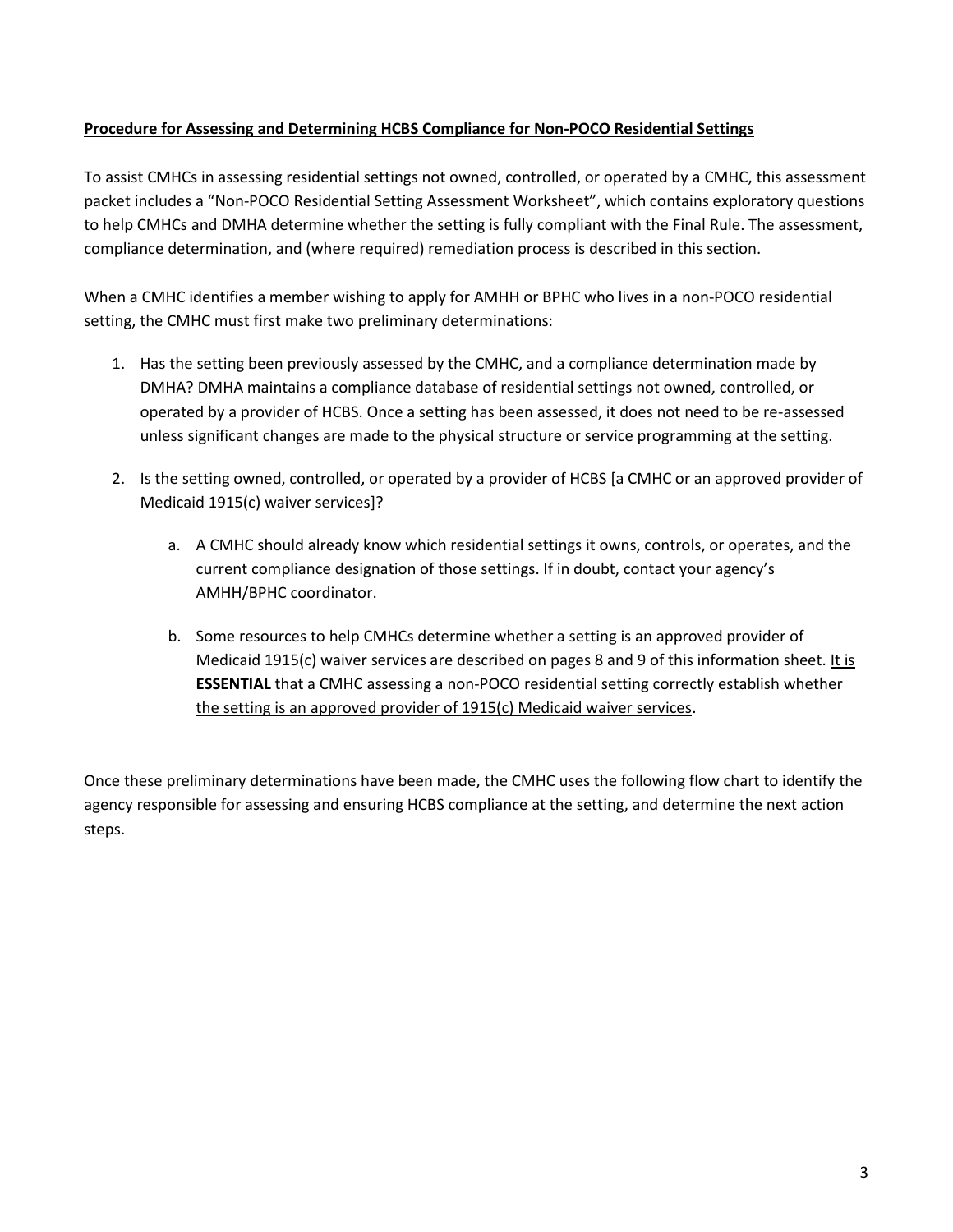# **Flow Chart for Determining Assessment/Compliance Responsibility –**



## **Non-POCO Residential Settings**

The setting is not owned, controlled, or operated by a provider of HCBS. *Your agency* is responsible for assessing and ensuring the compliance of the setting, using the Non-POCO Residential Setting Assessment Worksheet.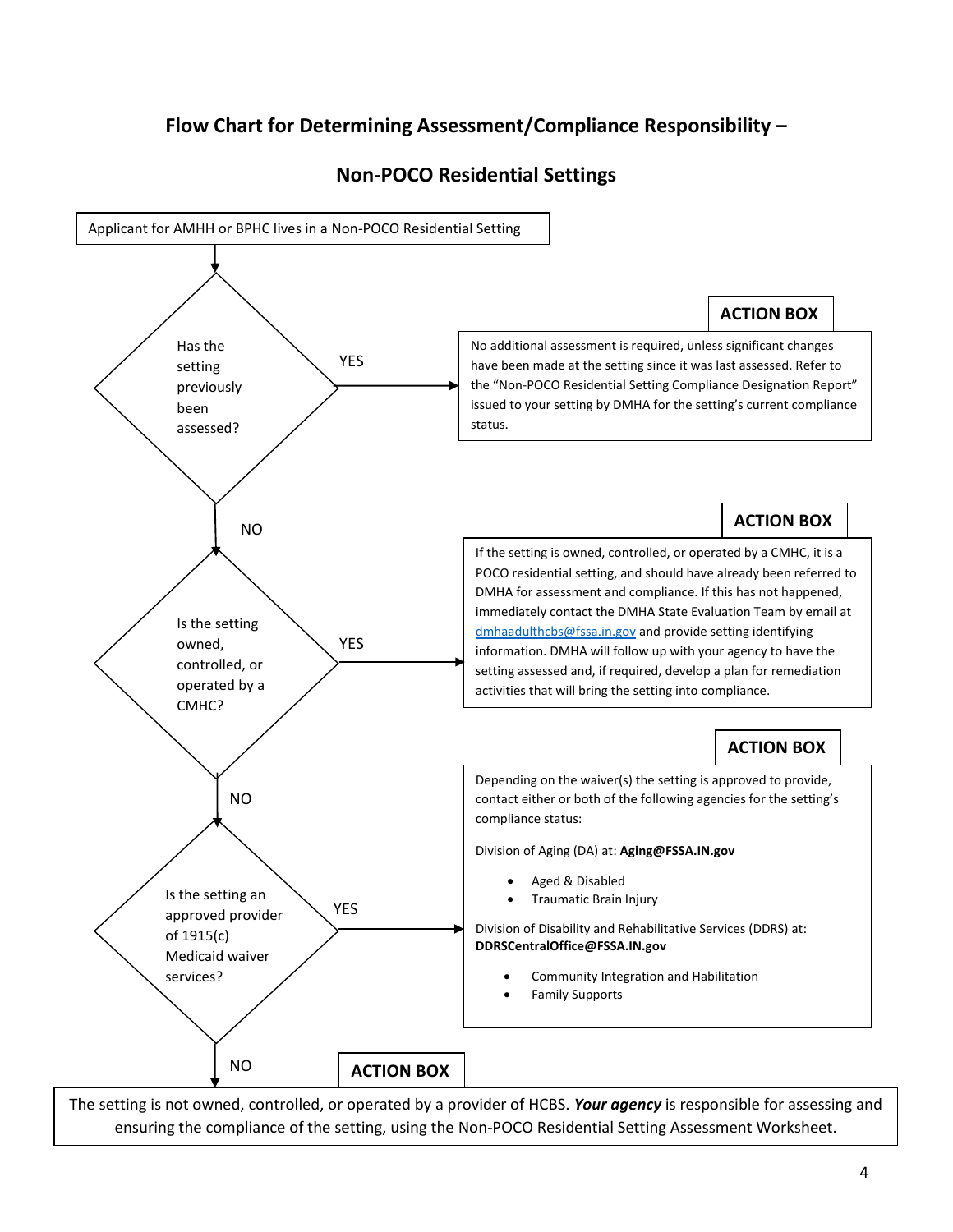For those residential settings not owned, controlled, or operated by a provider of HCBS, the CMHC initiates the following process:

- 1. The CMHC completes the "Non-POCO Residential Setting Assessment Worksheet" *in its entirety,* and the completed worksheet is submitted to the DMHA SET for a compliance designation.
- 2. The CMHC selects "Non-POCO Residential Setting" in the "Current Living Situation" section of the member's application for AMHH or BPHC in DARMHA, as shown below, and submits the application in DARMHA.



Note: The DARMHA application may be submitted before the "Non-POCO Residential Setting Assessment Worksheet" is completed and submitted to DMHA, but "Non-POCO Residential Setting Assessment Worksheet" must be submitted within 30 days of the application submission. The "Non-POCO Residential Assessment Worksheet" may also be submitted prior to an application submission or at the time of an application submission.

## *DMHA Compliance Designations for Non-POCO Residential Settings*

Once the "Non-POCO Residential Setting Assessment Worksheet" has been received by DMHA, the SET will make one of three possible compliance designations for the setting. The compliance designation is based on the information contained in the worksheet and DMHA desk review, and communicated to the CMHC through a "Non-POCO Residential Setting Compliance Designation Report".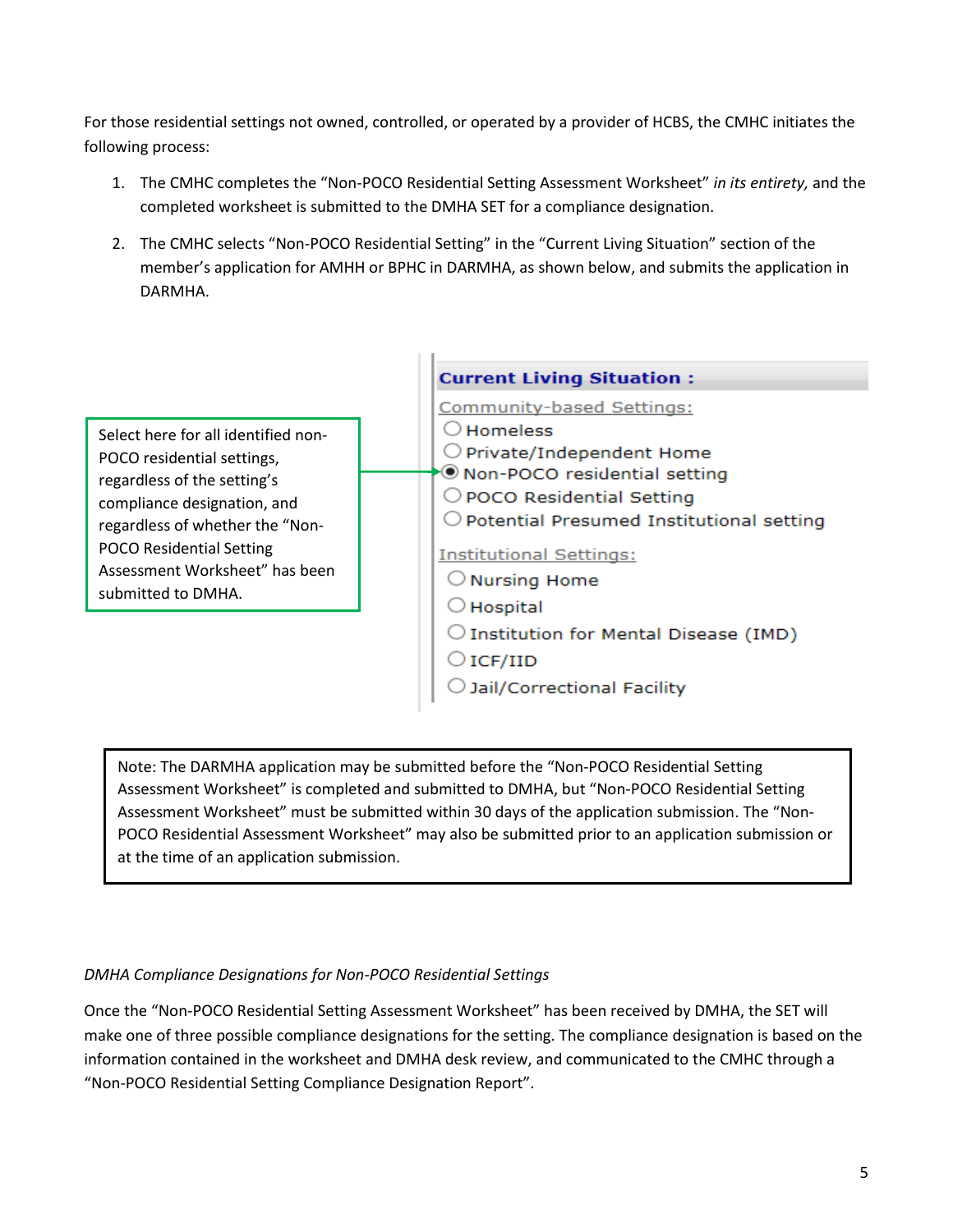- 1. "FULLY COMPLIANT": the setting has been determined to meet all of the criteria for a residential setting not owned, controlled, or operated by a provider of HCBS, and is an eligible setting for delivery of AMHH and BPHC services.
- 2. "POTENTIAL PRESUMED INSTITUTIONAL": the setting has been determined to potentially have one or more qualities of an institution, based on the CMHC assessment and DMHA desk review. DMHA will coordinate with the CMHC to provide technical assistance, including a joint DMHA/CMHC site visit, to determine whether the setting must be referred to CMS for heightened scrutiny in order to become an eligible setting for delivery of AMHH and BPHC services.
- 3. "NEEDS MODIFICATIONS": the setting has been determined to need remediation to bring it into compliance with one or more of the requirements of the Final Rule.

For those non-POCO residential settings designated "Needs Modifications", the CMHC will develop a Setting Operating Authority Setting Action Plan (SOA SAP), to identify and monitor required remediation activities at the setting. Refer to the "DMHA Adult Programs" section of the Statewide Transition Plan for information about developing the SOA SAP. The STP is available here: [Indiana HCBS Statewide Transition Plan.](http://www.in.gov/fssa/files/IN%20FSSA%20HCBS%20STP%20-%20Version%206-%202017-01-17.pdf)

#### **Steps for Completing the Non-POCO Residential Setting Assessment Worksheet**

The "Non-POCO Residential Setting Assessment Worksheet" is a separate part of this assessment packet which contains exploratory questions to help CMHCs and DMHA determine whether the setting is fully compliant with the requirements for residential settings not owned, controlled, or operated by a provider of HCBS. **The worksheet only needs to be completed if the residential setting being assessed is not owned, controlled, or operated by a provider of HCBS**.

Both sections of the worksheet must be completed in their entirety before submitting the worksheet to the DMHA SET. The CMHC staff member completing the worksheet MUST do so during an in-person site visit to the setting under assessment. That way, staff at the setting can help ensure that the assessment is as accurate as possible, and any areas of ambiguity can be resolved before the worksheet is submitted to DMHA.

#### *Section 1: Setting Identification, Description, and Operation Information*

Enter the following required information:

- *CMHC Conducting Assessment*
- *Date of Assessment*
- *Setting Name*

*Setting Address*

*Setting Operating Authority* (the organization, company, or other entity that operates the setting, and has authority to implement any required remediation at the setting)

*Description of the setting* (type of setting, licensure/certification status, number of residents, type of services provided, etc.)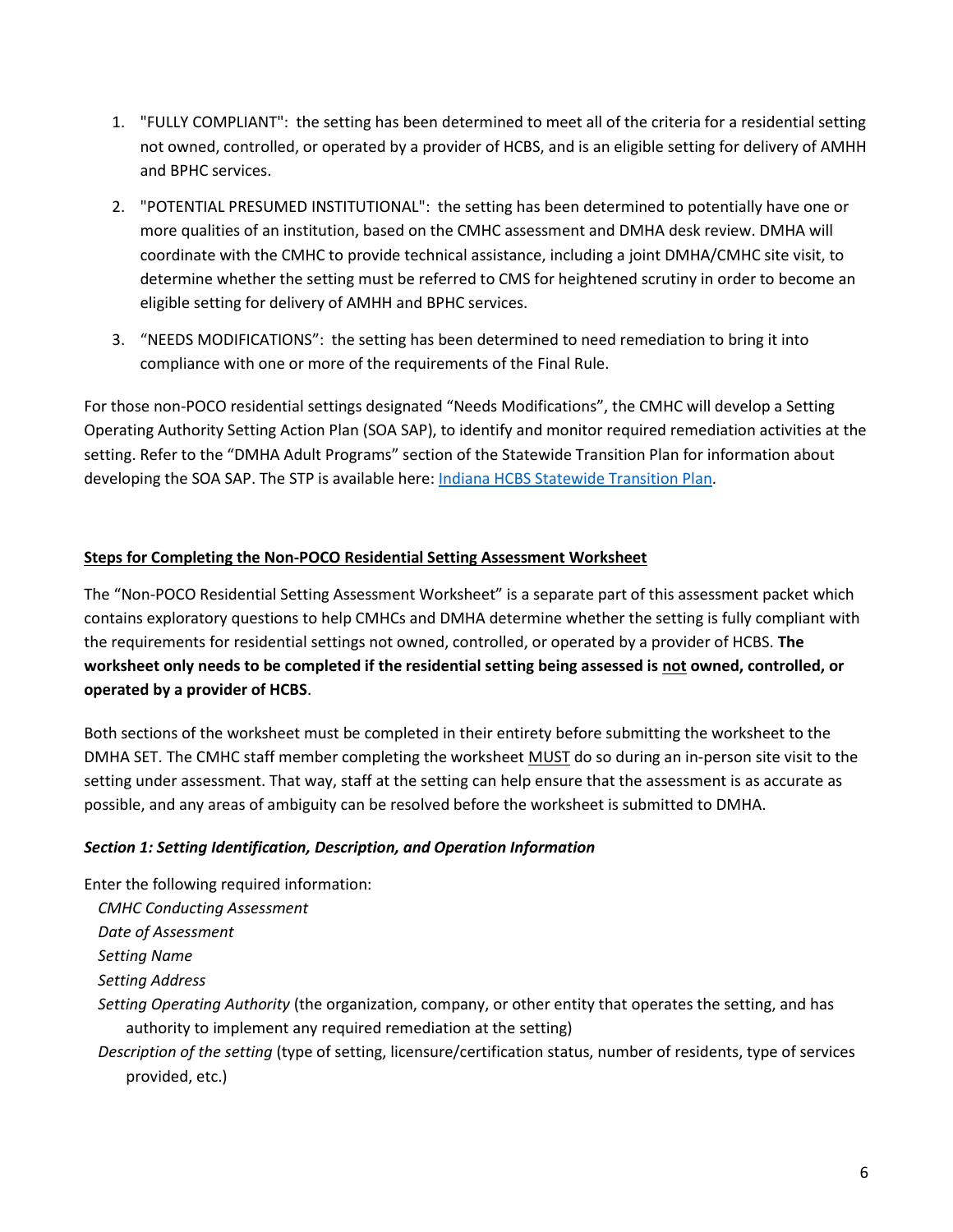#### Answer the three questions:

*Was the setting established, or did the setting begin providing services to residents, prior to March 17, 2014? Is the setting owned, controlled, or operated by a CMHC? Is the setting an approved provider of 1915(c) Medicaid waiver services?* 

#### *Section 2: Assessment Questions*

Section 2 of the worksheet is divided into six subsections (A through F), which correspond to the criteria that a residential setting not owned, controlled, or operated by a provider of HCBS must meet in order to be an eligible setting for delivery of HCBS. Most of the questions are answerable by YES or NO, with N/A (not applicable) as an option for a few questions. ALL of the questions in subsections 2A through 2F must be answered – do not leave any questions blank!

There is a narrative section available for additional information or comments from CMHC or setting staff.

#### *Submitting the Assessment Worksheet*

Responses to the questions, and any additional comments or information, must be entered (typed) onto the worksheet. Handwritten and/or PDF submissions will not be accepted. Once completed, the worksheet must be emailed (in its original Microsoft Excel format) to the DMHA SET at [dmhaadulthcbs@fssa.in.gov.](mailto:dmhaadulthcbs@fssa.in.gov)

#### **Additional Information for Providers**

#### *Residential Setting Screening Tool (RSST)*

For settings which are owned, controlled, or operated by a provider of HCBS [a CMHC or an approved provider of 1915(c) Medicaid waiver services], the compliance designation determined by the responsible state agency (DMHA, DA, or DDRS) supersedes the compliance designation your agency may derive through completion of the RSST. As such, there is no need to "complete" the RSST with applicants living in one of these settings. In Section 6 of the RSST, select the compliance designation for the setting as determined by the responsible state agency (DMHA, DA, or DDRS), add a note that the designation was provided by that agency, and have the member sign.

Note: An updated version of the RSST, the Residential Setting Screening Tool-Revised (RSST-R), will be required for use beginning July 8, 2017. The RSST-R removes the requirement for CMHCs to "reassess" the member's residential setting with each AMHH/BPHC application.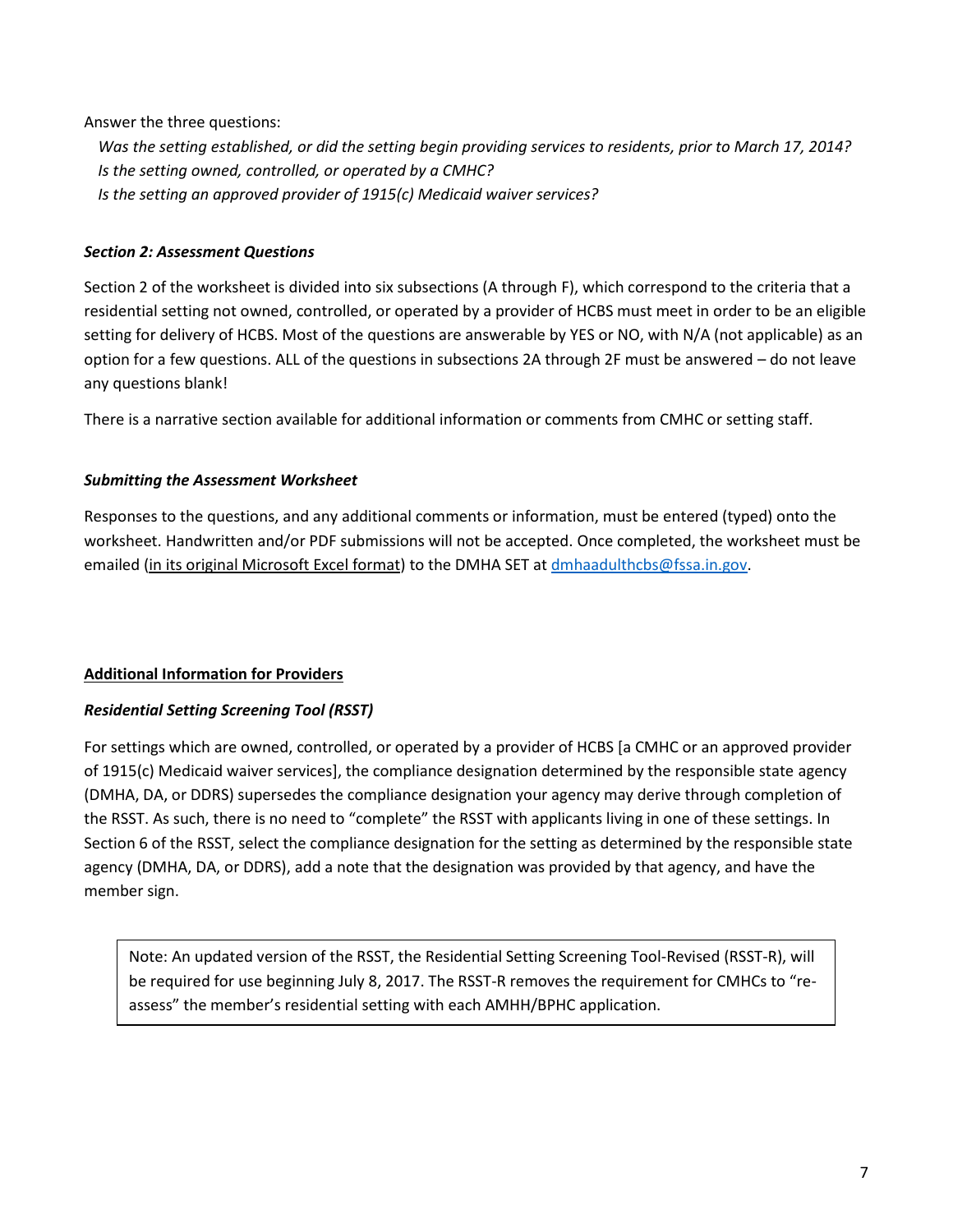# **Resources for Determining Whether a Non-POCO Residential Setting is an Approved Provider of 1915(c) Medicaid Waiver Services**

A key step in determining the agency responsible for assessing and ensuring HCBS compliance for a non-POCO residential setting is to determine whether the setting is an approved provider of Medicaid waiver services. A few resources to help determine whether the setting is an approved Medicaid waiver service provider:

- 1. Ask someone at the setting! A senior administrator at the setting should immediately know whether the setting is approved to provide Medicaid waiver services to its residents.
- 2. There is a search function available on the Indiana Medicaid website, which allows users to locate waiver service providers in Indiana. Use the following link: <http://www.indianamedicaid.com/ihcp/ProviderServices/ProviderSearch.aspx>

| <b>Provider Search</b>                                                                                                                                                                                                                                                                                                                                                                                                                                                                                                                                                                                                                                                                                    | Under<br><b>Provider select</b>                                                         |
|-----------------------------------------------------------------------------------------------------------------------------------------------------------------------------------------------------------------------------------------------------------------------------------------------------------------------------------------------------------------------------------------------------------------------------------------------------------------------------------------------------------------------------------------------------------------------------------------------------------------------------------------------------------------------------------------------------------|-----------------------------------------------------------------------------------------|
| Important: This search finds providers of medical services enrolled with Indiana Medicaid. However, these providers<br>may not be accepting new patients or patients in every Medicaid program. You should contact the provider directly to<br>see whether he or she is accepting new patients. Be sure to tell the provider that you have Medicaid coverage.<br>If you are enrolled in Healthy Indiana Plan (HIP), Hoosier Care Connect, or Hoosier Healthwise, you should contact<br>your health plan to find medical providers in your plan's provider network. You may use this site to find deptar providers<br>but must call the provider to ensure that he or she is accepting your coverage type. | "Other", then<br>select "Waiver<br>Provider" from<br>the adjacent<br>pull-down<br>menu. |
| <b>Provider</b><br>Physician<br>Pharmacy<br>∩<br>Dentist<br>Hospital<br>Other<br><b>Waiver Provider</b><br>$\odot$                                                                                                                                                                                                                                                                                                                                                                                                                                                                                                                                                                                        | Under<br>Specialty you<br>can select a<br>specific<br>waiver, a<br>specific waiver      |
| <b>Specialty</b><br><b>A&amp;D Structured Family Caregiving</b><br>Hint: To select multiple specialties.<br>hold down the 'Ctrl' key while<br><b>A&amp;D Transportation</b><br>selecting each specialty. If 'All<br><b>A&amp;D Vehicle Modifications</b><br>Specialties' is selected, there is<br>Aged & Disabled Waiver (A&D)<br>no need to select individual<br><b>Autism Waiver</b><br>specialties.<br>CA PRTF Demonstration Waiver Grant                                                                                                                                                                                                                                                              | service, or all<br>waiver service<br>providers.<br>Aged &<br>Disabled<br>Waiver (A&D)   |
| The search results can be narrowed by setting name or geographic region. If the setting is                                                                                                                                                                                                                                                                                                                                                                                                                                                                                                                                                                                                                | is selected<br>here as an<br>example.                                                   |

found, a list of the Medicaid waiver services the setting is approved to provide will be displayed.